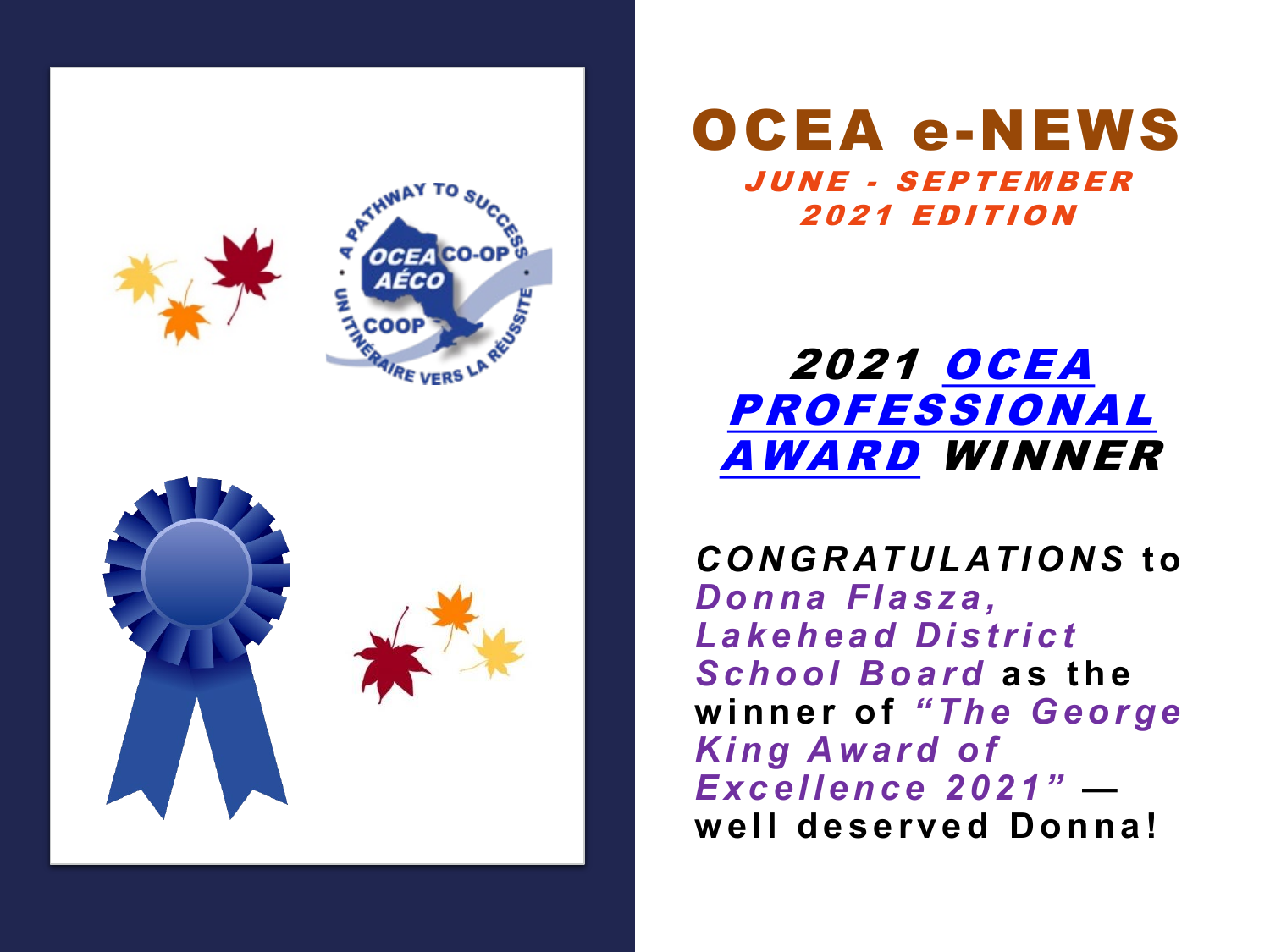

## OCEA POSTER [CONTEST](https://ocea.on.ca/news/ViewOneBooking/?id=3) 2021

*CONGRATULATIONS to Jaiden Armstrong, Renfrew Catholic DSB*, the *WINNER* of last year's *2021 OCEA Poster Contest*. Students were challenged to design a poster demonstrating the theme of resilience in Cooperative Education. The theme, *Pathways Through Challenge and Change*, brought many excellent entries, and the decision was a difficult one.

Many thanks to all the students who took the initiative to participate, as well as to our *OCEA Provincial Representative: South Region, Claire McCusker*, who used the poster contest as a learning opportunity and created an effective lesson assignment for our experiential learning educators.

The winning poster is available to download and print from the Resources+ section of our website to promote Cooperative Education in your schools.

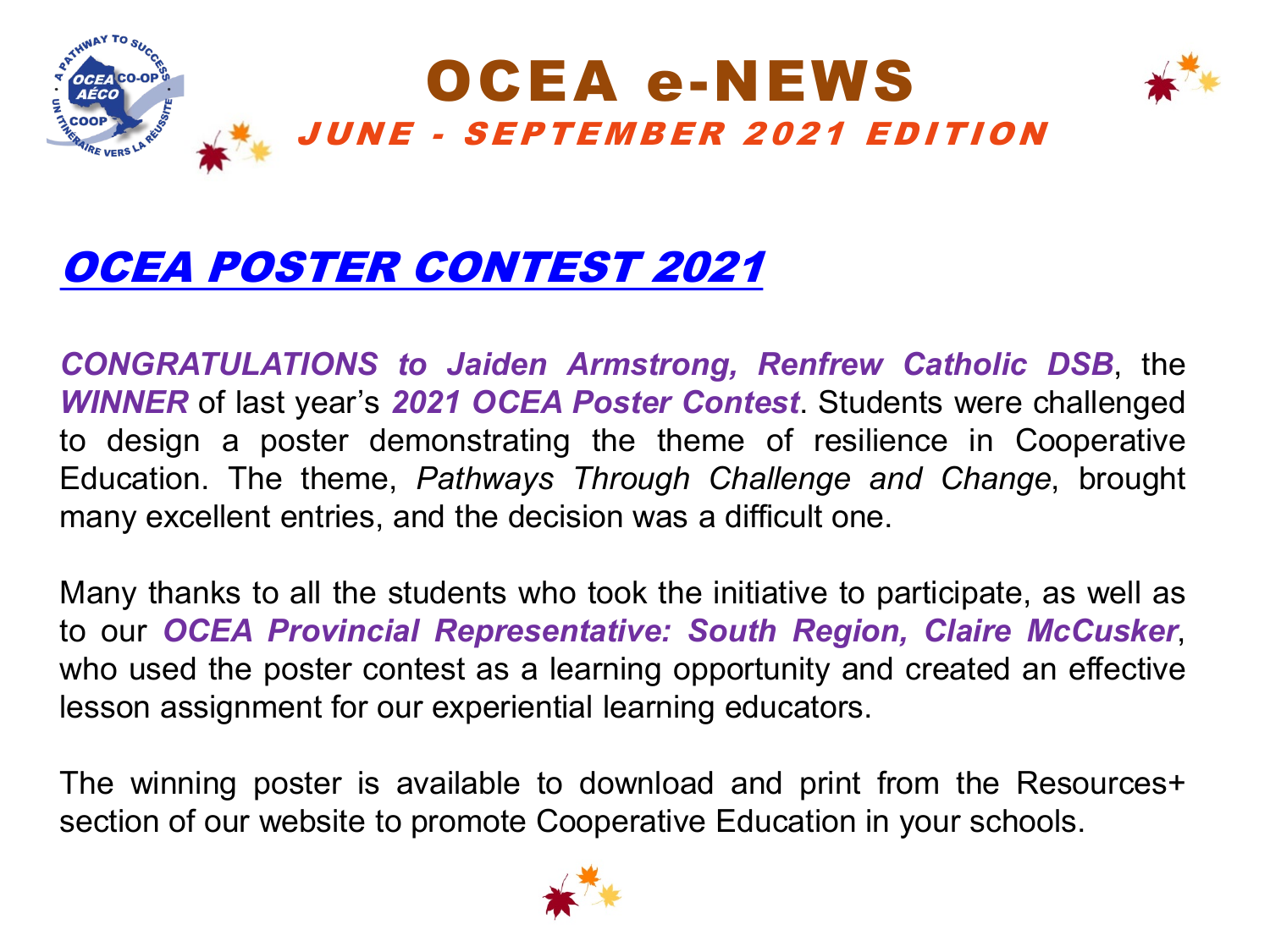



# NEW [SUPPORTING](https://ocea.on.ca/en/resources/teachers/new-supporting-resources/) RESOURCES

### Designing for Success 2020

*An updated resource for Effective Planning and Implementation of the Cooperative Education Program and Other Forms of Experiential Learning. This document replaces "Designing for Success 2009", in order to incorporate the new policy and curriculum expectations presented in "The Ontario Curriculum, Grades 11 and 12: Cooperative Education, 2018".*

#### **Virtual and Blended Cooperative Education**

*In collaboration with GTACEA, this resource was developed to assist Learners, Educators and Employers gain a better understanding of what Virtual and Blended Cooperative Education can look like.*

### **The Final 30% Project: COVID-19 and Beyond**

*This resource was created by GTACEA in collaboration with OCEA to assist Cooperative Education teachers in their course planning.*